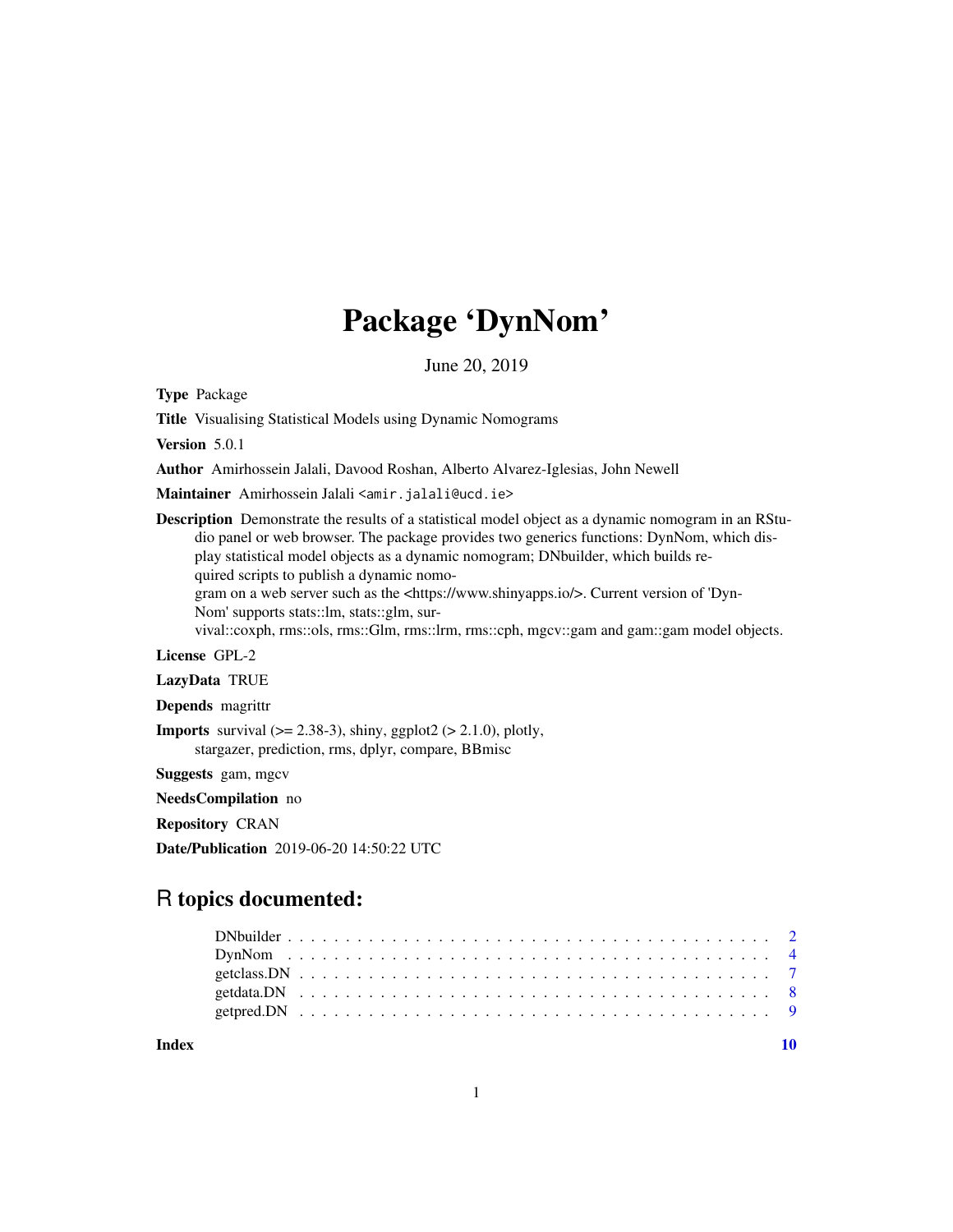# Description

DNbuilder is a generic function which builds required scripts to publish a dynamic nomogram on a web server such as the <http://shinyapps.io>. This application can then access through a URL and be used independent of R. DNbuilder supports a large number of model objects from a variety of packages.

#### Usage

```
DNbuilder(model, data = NULL, clevel = 0.95, m.summary = c("raw", "formatted"),covariate = c("slicher", "numeric"), ptype = c("st", "1-st"),DNtitle = NULL, DNxlab = NULL, DNylab = NULL, DNlimits = NULL,
 KMtitle = NULL, KMxlab = NULL, KMylab = NULL)
```

```
DNbuilder.core(model, data, clevel, m.summary, covariate,
 DNtitle, DNxlab, DNylab, DNlimits)
```

```
DNbuilder.surv(model, data, clevel, m.summary, covariate,
 ptype, DNtitle, DNxlab, DNylab, KMtitle, KMxlab, KMylab)
```
#### Arguments

| model     | an 1m, g1m, coxph, o1s, G1m, 1rm, cph, mgcv:: gam or gam:: gam model objects.                                                                                                                                                                                     |
|-----------|-------------------------------------------------------------------------------------------------------------------------------------------------------------------------------------------------------------------------------------------------------------------|
| data      | a dataframe of the accompanying dataset for the model (if required).                                                                                                                                                                                              |
| clevel    | a confidence level for constructing the confidence interval. If not specified, a<br>95% level will be used.                                                                                                                                                       |
| m.summary | an option to choose the type of the model output represented in the 'Summary<br>Model' tab. "raw" (the default) returns an unformatted summary of the model;<br>"formatted" returns a formatted table of the model summary using stargazer<br>package.            |
| covariate | an option to choose the type of input control widgets used for numeric values.<br>"slider" (the default) picks out sliderInput; "numeric" picks out numericInput.                                                                                                 |
| ptype     | an option for coxph or cph model objects to choose the type of plot which dis-<br>plays in "Survival plot" tab. "st" (the default) returns plot of estimated survivor<br>probability $(S(t))$ . "1-st" returns plot of estimated failure probability $(1-S(t))$ . |
| DNtitle   | a character vector used as the app's title. If not specified, "Dynamic Nomogram"<br>will be used.                                                                                                                                                                 |
| DNxlab    | a character vector used as the title for the x-axis in "Graphical Summary" tab. If<br>not specified, "Probability" will be used for logistic model and Cox proportional<br>model objects; or "Response variable" for other model objects.                         |
| DNylab    | a character vector used as the title for the y-axis in "Graphical Summary" tab<br>(default is NULL).                                                                                                                                                              |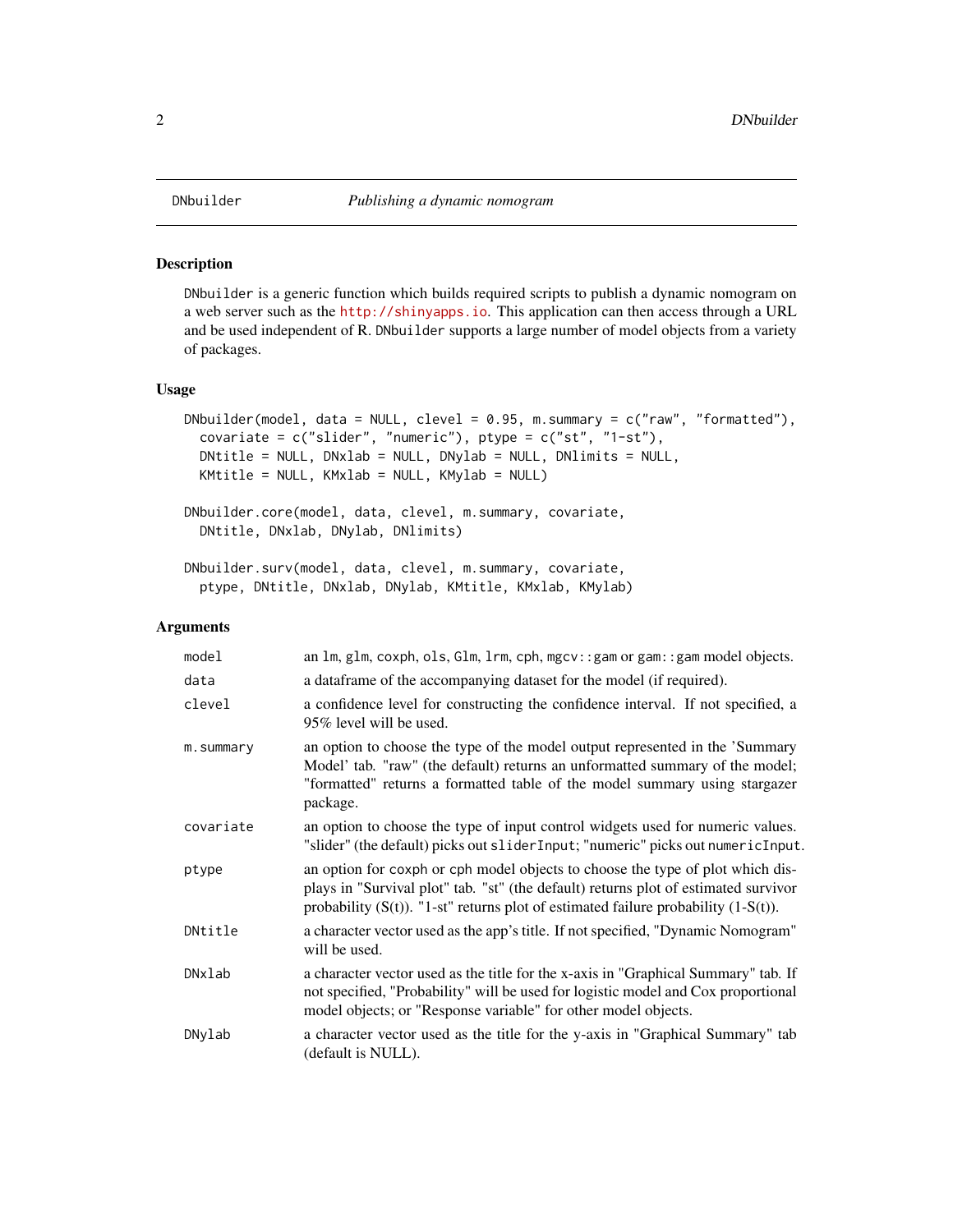#### <span id="page-2-0"></span>DNbuilder 3

| DNlimits | a vector of 2 numeric values used to set x-axis limits in "Graphical Summary"<br>tab. Note: This also removes the 'Set x-axis ranges' widget in the sidebar panel.                                          |
|----------|-------------------------------------------------------------------------------------------------------------------------------------------------------------------------------------------------------------|
| KMtitle  | a character vector used as KM plot's title in "Survival plot" tab. If not specified,<br>"Estimated Survival Probability" for ptype = "st" and "Estimated Probability"<br>for $ptype = "1-st"$ will be used. |
| KMxlab   | a character vector used as the title for the x-axis in "Survival plot" tab. If not<br>specified, "Follow Up Time" will be used.                                                                             |
| KMylab   | a character vector used as the title for the y-axis in "Survival plot" tab. If not<br>specified, "S(t)" for ptype = "st" and "F(t)" for ptype = "1-st" will be used.                                        |

#### Value

A new folder called 'DynNomapp' will be created in the current working directory which contains all the required scripts to deploy this dynamic nomogram on a host server such as the [http://](http://shinyapps.io) [shinyapps.io](http://shinyapps.io). This folder includes ui.R, server.R, global.R and data.RData which needs to publish the app. A user guide text file (README.txt) will be also added to explain how to deploy the app using these files.

#### Please cite as:

Jalali, A., Roshan, D., Alvarez-Iglesias, A., Newell, J. (2019). Visualising statistical models using dynamic nomograms. R package version 5.0.

#### Author(s)

Amirhossein Jalali, Davood Roshan, Alberto Alvarez-Iglesias, John Newell

Maintainer: Amirhossein Jalali <a.jalali2@nuigalway.ie>

# References

Banks, J. 2006. Nomograms. Encyclopedia of Statistical Sciences. 8. Easy web applications in R. <http://shiny.rstudio.com> Frank E Harrell Jr (2017). rms: Regression Modeling Strategies. R package version 4.5-0. [https:](https://CRAN.R-project.org/package=rms) [//CRAN.R-project.org/package=rms](https://CRAN.R-project.org/package=rms)

# See Also

[DynNom](#page-3-1), [getpred.DN](#page-8-1)

#### Examples

```
## Not run:
# Simple linear regression models
fit1 <- lm(uptake \sim Plant + conc + Plant * conc, data = CO2)
DNbuilder(fit1)
t.data <- datadist(swiss)
options(datadist = 't.data')
ols(Fertility ~ Agriculture + Education + rcs(Catholic, 4), data = swiss) %>%
```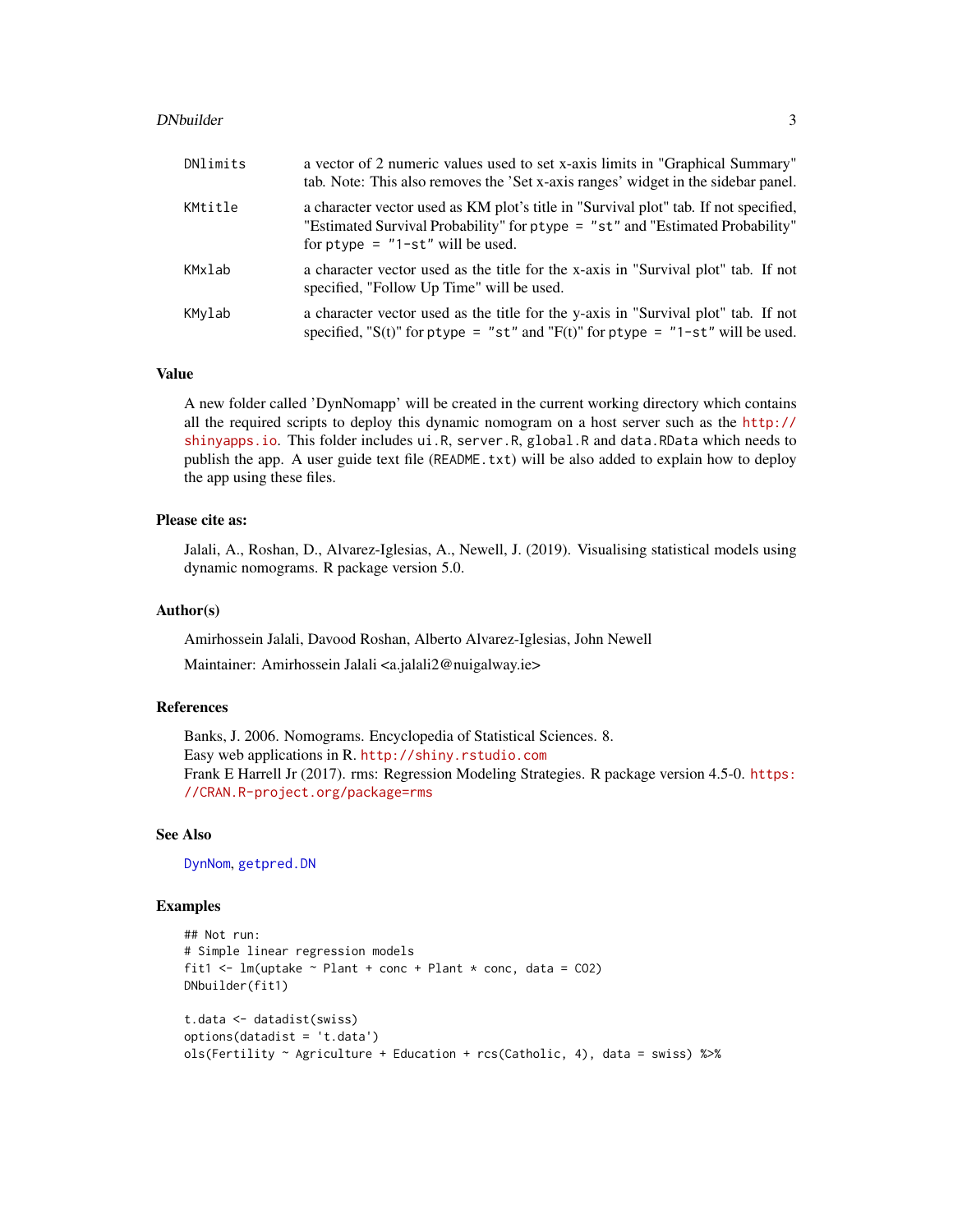```
DNbuilder(clevel = 0.9, m.summary="formatted")
# Generalized regression models
fit2 \leq glm(Survived \sim Age + Class + Sex,
 data = as.data.frame(Titanic), weights = Freq, binomial("probit"))
DNbuilder(fit2, DNtitle="Titanic", DNxlab = "Probability of survival")
counts <- c(18, 17, 15, 20, 10, 20, 25, 13, 12)
outcome \leq gl(3, 1, 9)
treatment \leq gl(3, 3)
d <- datadist(treatment, outcome)
options(datadist = "d")
Glm((2 * counts) ~ ~ outcome + treatment, family = poisson(),data = data.frame(counts, outcome, treatment)) %>%
 DNbuilder()
# Proportional hazard models
coxph(Surv(time, status) ~ age + strata(sex) + ph.ecog, data = lung) %\gg%
 DNbuilder()
data.kidney <- kidney
data.kidney$sex <- as.factor(data.kidney$sex)
levels(data.kidney$sex) <- c("male", "female")
coxph(Surv(time, status) ~ age + strata(sex) + disease, data.kidney) %>%
 DNbuilder(ptype = "1-st")
d <- datadist(veteran)
options(datadist = "d")
fit3 <- cph((Surv(time/30, status)) ~ rcs(age, 4) * strat(trt) + diagtime +
 strat(prior) + lsp(karno, 60), veteran)
DNbuilder(fit3, DNxlab = "Survival probability",
 KMtitle="Kaplan-Meier plot", KMxlab = "Time (Days)", KMylab = "Survival probability")
# Generalized additive models
mgcv::gam(Fertility ~ s(Agriculture) + Education + s(Catholic), data=swiss) %>%
 DNbuilder(DNlimits = c(0, 110), m.summary="formatted")
fit4 <- gam::gam(Fertility ~ Education + Catholic + s(Agriculture), fit=FALSE, data=swiss)
DNbuilder(fit4)
## End(Not run)
if (interactive()) {
 data(rock)
 lm(area~I(log(peri)), data = rock) %>%
    DNbuilder()
}
```
<span id="page-3-1"></span>

DynNom *Dynamic nomogram to visualise statistical models*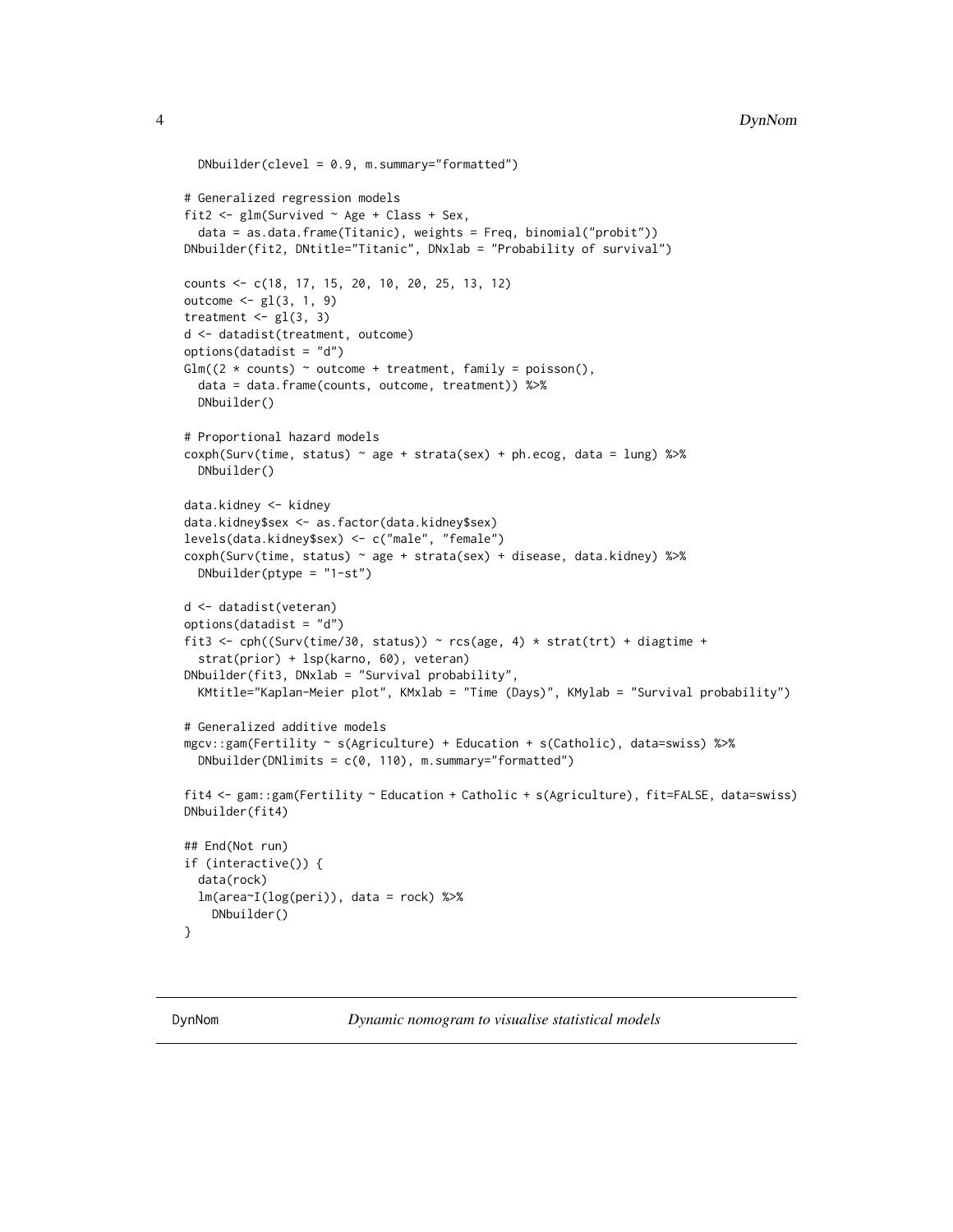#### DynNom 5

# Description

DynNom is a generic function to display the results of statistical model objects as a dynamic nomogram in an 'RStudio' panel or web browser. DynNom supports a large number of model objects from a variety of packages.

# Usage

```
DynNom(model, data = NULL, clevel = 0.95, m.summary = c("raw", "formatted"),
  covariate = c("slicher", "numeric"), <i>ptype</i> = <math>c("st", "1-st"),</math>DNtitle = NULL, DNxlab = NULL, DNylab = NULL, DNlimits = NULL,
 KMtitle = NULL, KMxlab = NULL, KMylab = NULL)
```
DynNom.core(model, data, clevel, m.summary, covariate, DNtitle, DNxlab, DNylab, DNlimits)

```
DynNom.surv(model, data, clevel, m.summary, covariate,
 ptype, DNtitle, DNxlab, DNylab, KMtitle, KMxlab, KMylab)
```
# Arguments

| model     | an $\text{Im}, \text{glm}, \text{cosh}, \text{ols}, \text{Glm}, \text{lrm}, \text{cph}, \text{mgcv}: \text{gam or gam}: \text{gam model objects}.$                                                                                                                |
|-----------|-------------------------------------------------------------------------------------------------------------------------------------------------------------------------------------------------------------------------------------------------------------------|
| data      | a dataframe of the accompanying dataset for the model (if required).                                                                                                                                                                                              |
| clevel    | a confidence level for constructing the confidence interval. If not specified, a<br>95% level will be used.                                                                                                                                                       |
| m.summary | an option to choose the type of the model output represented in the 'Summary<br>Model' tab. "raw" (the default) returns an unformatted summary of the model;<br>"formatted" returns a formatted table of the model summary using stargazer<br>package.            |
| covariate | an option to choose the type of input control widgets used for numeric values.<br>"slider" (the default) picks out sliderInput; "numeric" picks out numericInput.                                                                                                 |
| ptype     | an option for coxph or cph model objects to choose the type of plot which dis-<br>plays in "Survival plot" tab. "st" (the default) returns plot of estimated survivor<br>probability $(S(t))$ . "1-st" returns plot of estimated failure probability $(1-S(t))$ . |
| DNtitle   | a character vector used as the app's title. If not specified, "Dynamic Nomogram"<br>will be used.                                                                                                                                                                 |
| DNxlab    | a character vector used as the title for the x-axis in "Graphical Summary" tab. If<br>not specified, "Probability" will be used for logistic model and Cox proportional<br>model objects; or "Response variable" for other model objects.                         |
| DNylab    | a character vector used as the title for the y-axis in "Graphical Summary" tab<br>(default is NULL).                                                                                                                                                              |
| DNlimits  | a vector of 2 numeric values used to set x-axis limits in "Graphical Summary"<br>tab. Note: This also removes the 'Set x-axis ranges' widget in the sidebar panel.                                                                                                |
| KMtitle   | a character vector used as KM plot's title in "Survival plot" tab. If not specified,<br>"Estimated Survival Probability" for ptype = "st" and "Estimated Probability"<br>for $ptype = "1-st"$ will be used.                                                       |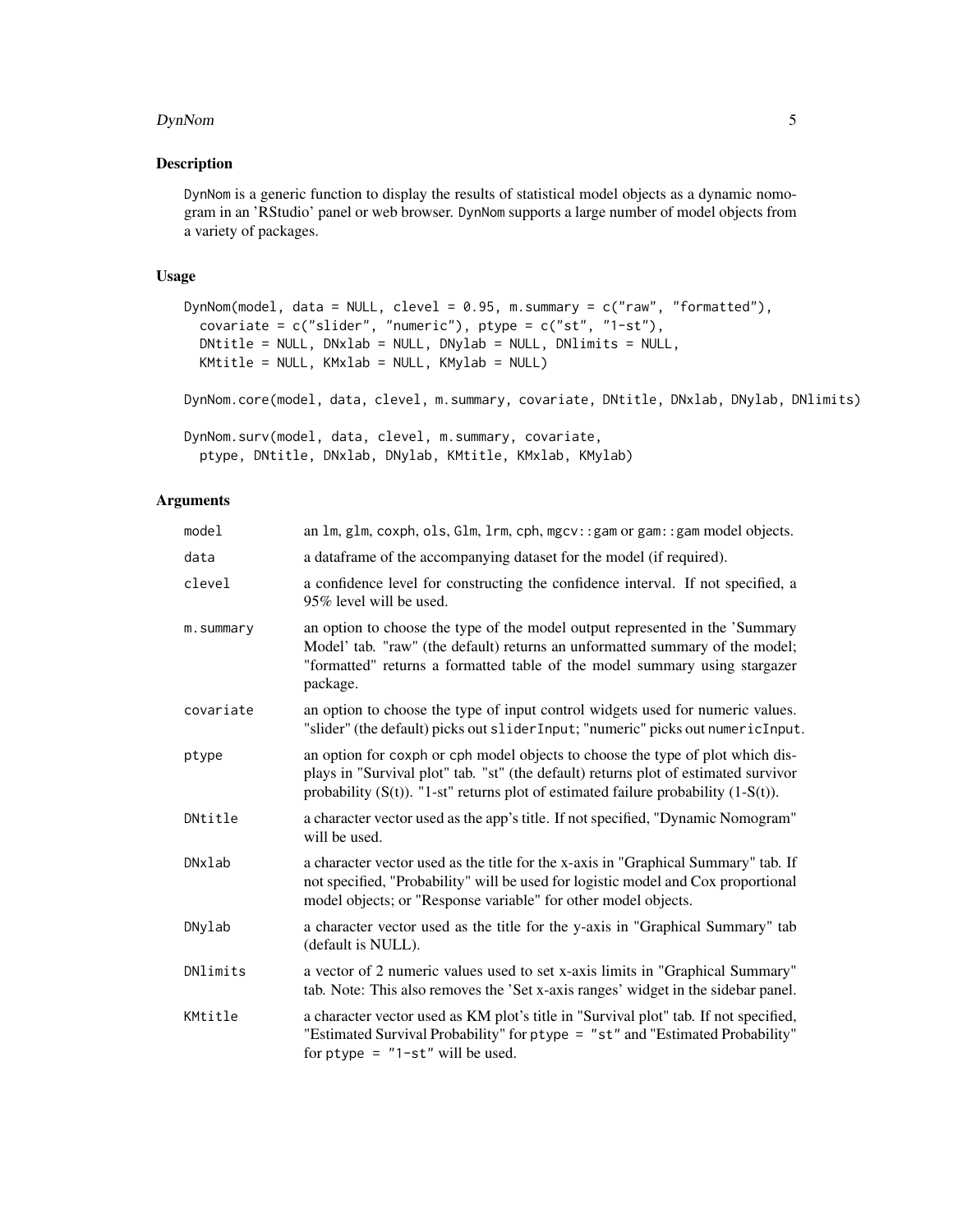<span id="page-5-0"></span>

| KMxlab | a character vector used as the title for the x-axis in "Survival plot" tab. If not<br>specified, "Follow Up Time" will be used.                                      |
|--------|----------------------------------------------------------------------------------------------------------------------------------------------------------------------|
| KMvlab | a character vector used as the title for the y-axis in "Survival plot" tab. If not<br>specified, "S(t)" for ptype = "st" and "F(t)" for ptype = "1-st" will be used. |

#### Value

A dynamic nomogram in a shiny application providing individual predictions which can be used as a model visualisation or decision-making tools.

The individual predictions with a relative confidence interval are calculated using the predict function, displaying either graphically as an interactive plot in the Graphical Summary tab or a table in the Numerical Summary tab. A table of model output is also available in the Model Summary tab. In the case of the Cox proportional hazards model, an estimated survivor/failure function will be additionally displayed in a new tab.

#### Please cite as:

Jalali, A., Roshan, D., Alvarez-Iglesias, A., Newell, J. (2019). Visualising statistical models using dynamic nomograms. R package version 5.0.

#### Author(s)

Amirhossein Jalali, Davood Roshan, Alberto Alvarez-Iglesias, John Newell Maintainer: Amirhossein Jalali <a.jalali2@nuigalway.ie>

### References

Banks, J. 2006. Nomograms. Encyclopedia of Statistical Sciences. 8. Easy web applications in R. <http://shiny.rstudio.com> Frank E Harrell Jr (2017). rms: Regression Modeling Strategies. R package version 4.5-0. [https:](https://CRAN.R-project.org/package=rms) [//CRAN.R-project.org/package=rms](https://CRAN.R-project.org/package=rms)

#### See Also

[DNbuilder](#page-1-1), [getpred.DN](#page-8-1)

#### Examples

```
## Not run:
# Simple linear regression models
fit1 <- lm(uptake ~ Plant + conc + Plant * conc, data = CO2)
DynNom(fit1)
t.data <- datadist(swiss)
options(datadist = 't.data')
ols(Fertility ~ Agriculture + Education + rcs(Catholic, 4), data = swiss) %>%
 DynNom(clevel = 0.9, m.summary="formatted")
# Generalized regression models
fit2 <- glm(Survived ~ Age + Class + Sex,
```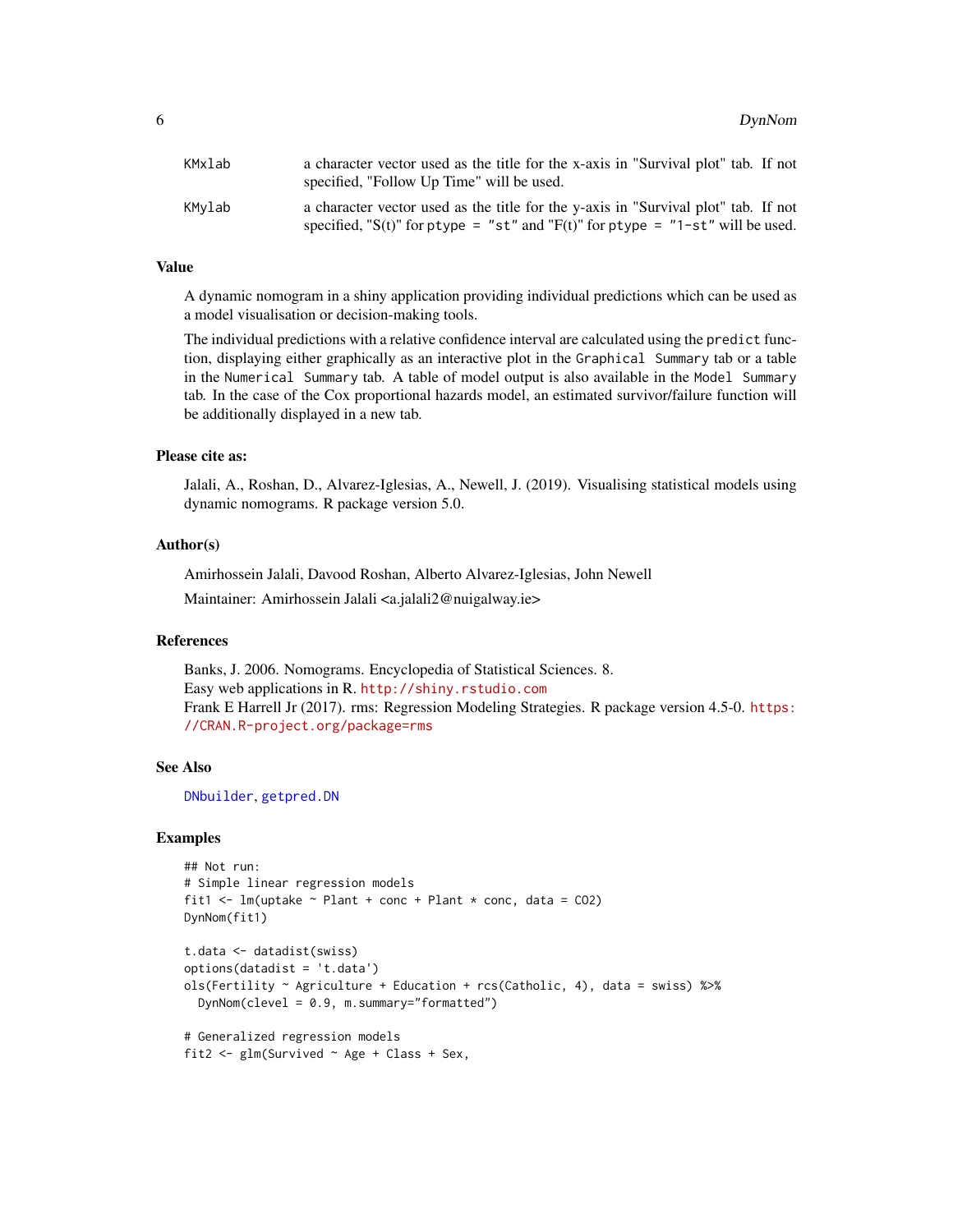# <span id="page-6-0"></span>getclass.DN 7

```
data = as.data.frame(Titanic), weights = Freq, family = binomial("probit"))
DynNom(fit2, DNtitle="Titanic", DNxlab = "Probability of survival")
counts <- c(18, 17, 15, 20, 10, 20, 25, 13, 12)
outcome \leq gl(3, 1, 9)
treatment \leq gl(3, 3)
d <- datadist(treatment, outcome)
options(datadist = "d")
Glm((2 * counts) ~ ~ outcome + treatment, family = poisson(),data = data.frame(counts, outcome, treatment)) %>%
 DynNom()
# Proportional hazard models
coxph(Surv(time, status) \sim age + strata(sex) + ph.ecog, data = lung) %\gg%
 DynNom()
data.kidney <- kidney
data.kidney$sex <- as.factor(data.kidney$sex)
levels(data.kidney$sex) <- c("male", "female")
coxph(Surv(time, status) ~ age + strata(sex) + disease, data.kidney) %>%
 DynNom(ptype = "1-st")
d <- datadist(veteran)
options(datadist = "d")
fit3 <- cph((Surv(time/30, status)) ~ rcs(age, 4) * strat(trt) + diagramstrat(prior) + lsp(karno, 60), veteran)
DynNom(fit3, DNxlab = "Survival probability",
     KMtitle="Kaplan-Meier plot", KMxlab = "Time (Days)", KMylab = "Survival probability")
# Generalized additive models
mgcv::gam(Fertility ~ s(Agriculture) + Education + s(Catholic), data=swiss) %>%
 DynNom(DNlimits = c(0, 110), m.summary="formatted")
fit4 <- gam::gam(Fertility ~ Education + Catholic + s(Agriculture), fit=FALSE, data=swiss)
DynNom(fit4)
## End(Not run)
if (interactive()) {
 data(rock)
 lm(area<sup>-1</sup>(log(peri)), data = rock) %>%
    DynNom()
}
```
getclass.DN *Extract class and family of a model object*

#### Description

getclass.DN extracts class and family of a model object (supported in DynNom).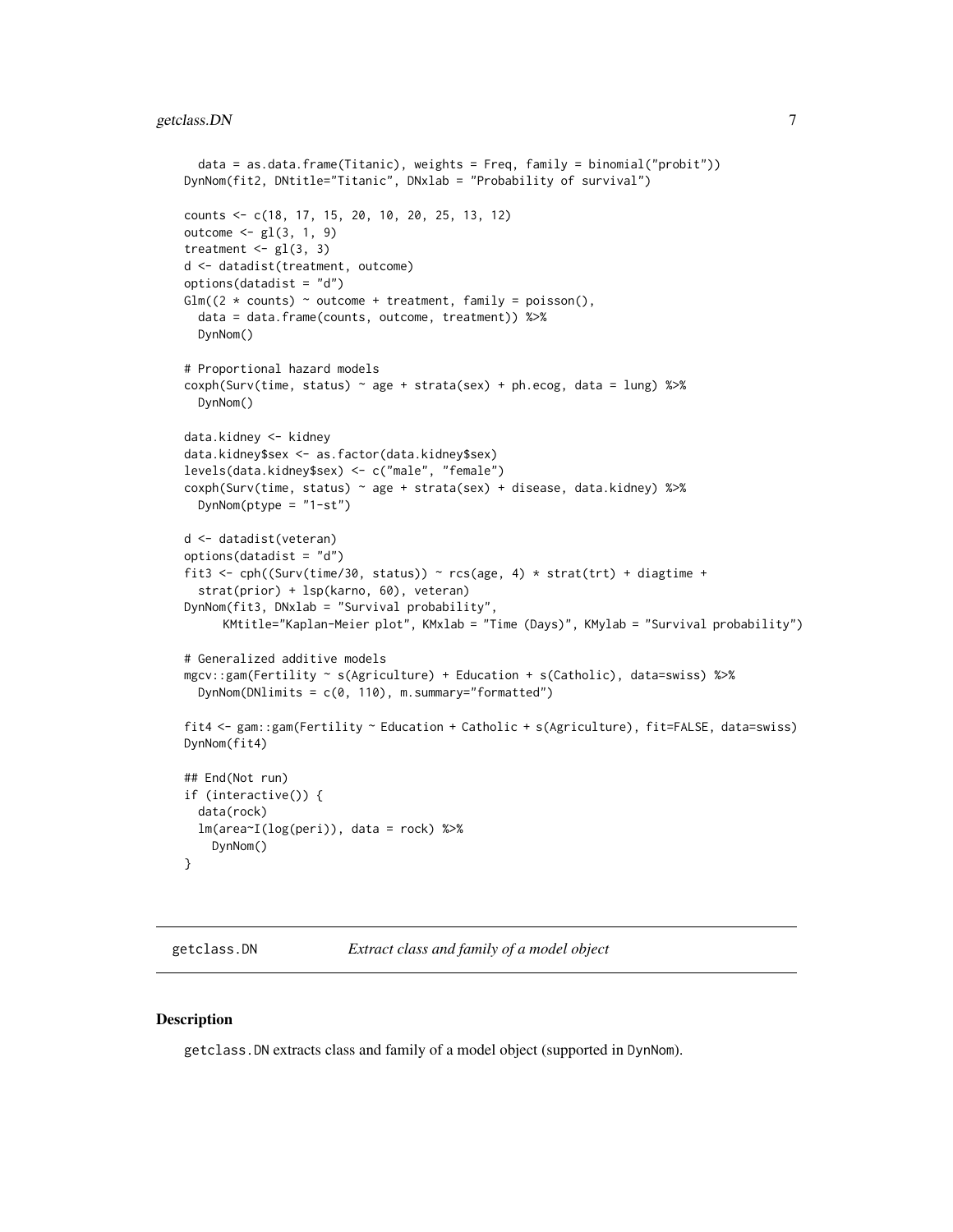#### <span id="page-7-0"></span>Usage

```
getclass.DN(model)
```
#### Arguments

model an lm, glm, coxph, ols, Glm, lrm, cph, mgcv::gam or gam::gam model objects.

# Value

A list including the model class and the family name of the model (if relevant).

## See Also

[DynNom](#page-3-1), [DNbuilder](#page-1-1)

# Examples

```
fit1 <- glm(Survived ~ Age + Class + Sex, data = as.data.frame(Titanic),
  weights = Freq, family = binomial("probit"))
getclass.DN(fit1)
library(survival)
fit2 <- coxph(Surv(time, status) ~ age + strata(sex) + ph.ecog, data = lung)
getclass.DN(fit2)
```
getdata.DN *Extract dataset from a model object*

# Description

getdata.DN extracts dataset that was used to produce the model object (supported in DynNom).

# Usage

```
getdata.DN(model)
```
#### Arguments

model an lm, glm, coxph, ols, Glm, lrm, cph, mgcv::gam or gam::gam model objects.

#### Value

A data.frame containing the dataset used in the fitted model object.

# See Also

[DynNom](#page-3-1), [DNbuilder](#page-1-1)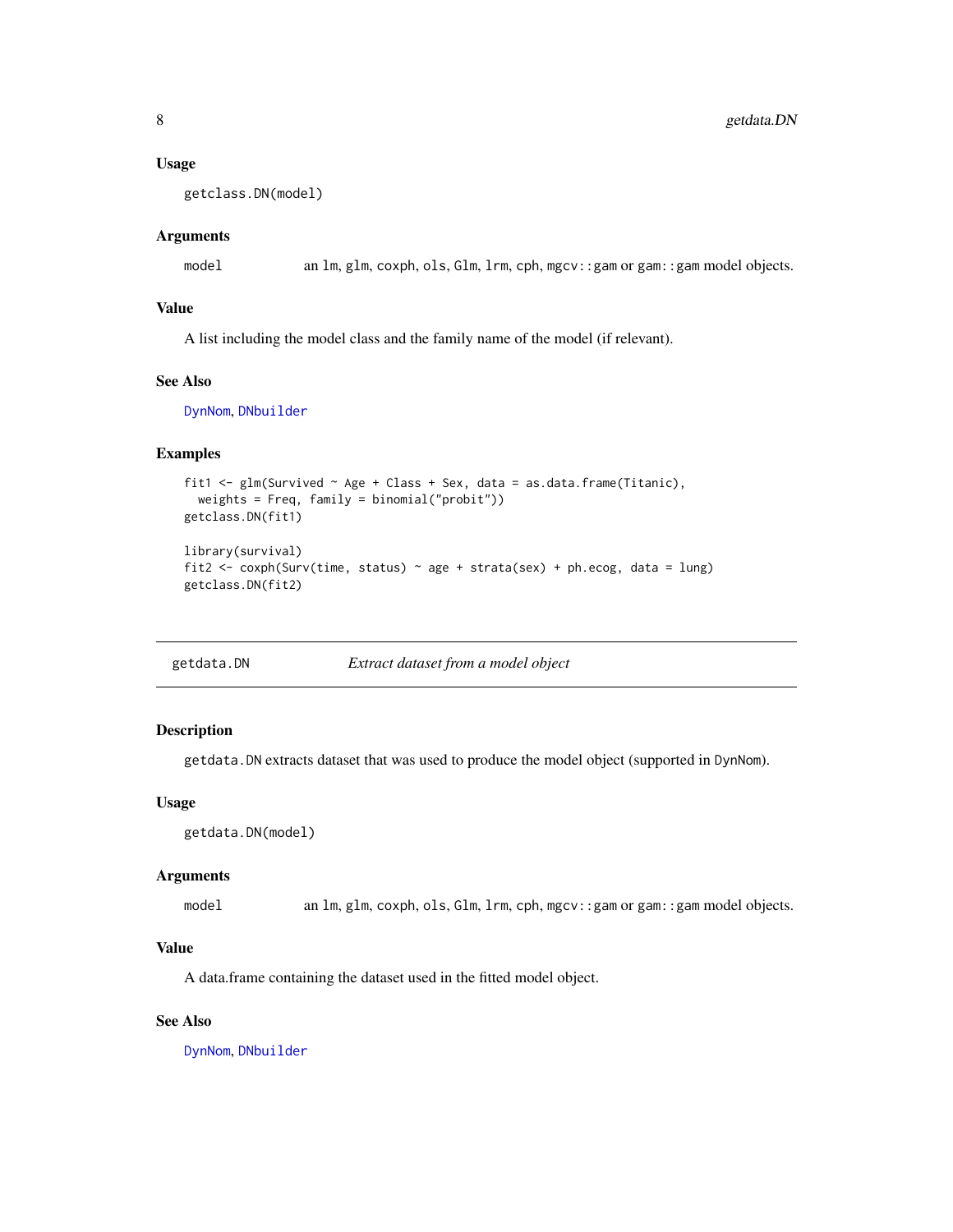# <span id="page-8-0"></span>getpred.DN 9

# Examples

```
fit1 <- glm(Survived ~ Age ~t Class ~Sex, data = as.data-frame(Titanic),weights = Freq, family = binomial("probit"))
getdata.DN(fit1)
library(survival)
fit2 <- coxph(Surv(time, status) ~ age + strata(sex) + ph.ecog, data = lung)
getdata.DN(fit2)
```
<span id="page-8-1"></span>

getpred.DN *Extract predictions from a Model Object*

#### Description

getpred.DN extracts class, family and inverse of link function from a model object (supported in DynNom).

#### Usage

getpred.DN(model, newd, set.rms=F)

# Arguments

| model   | an $\text{Im}, \text{glm}, \text{coxph}, \text{ols}, \text{Glm}, \text{lrm}, \text{cph}, \text{mgcv}: \text{gam or gam}: \text{gam model objects}.$ |
|---------|-----------------------------------------------------------------------------------------------------------------------------------------------------|
| newd    | a data frame of predictors for prediction                                                                                                           |
| set.rms | a logical value indicating if data should be updated in the model object (required                                                                  |
|         | for rms model objects in DNbuilder).                                                                                                                |

# Value

A list including the prediction (pred) and the standard error of prediction (SEpred).

# See Also

[DynNom](#page-3-1), [DNbuilder](#page-1-1)

#### Examples

```
fit1 <- glm(Survived ~ Age + Class + Sex, data = as.data.frame(Titanic),
  weights = Freq, family = binomial("probit"))
getpred.DN(fit1, newd = data.frame(Class="1st", Sex="Male", Age="Child"))
```